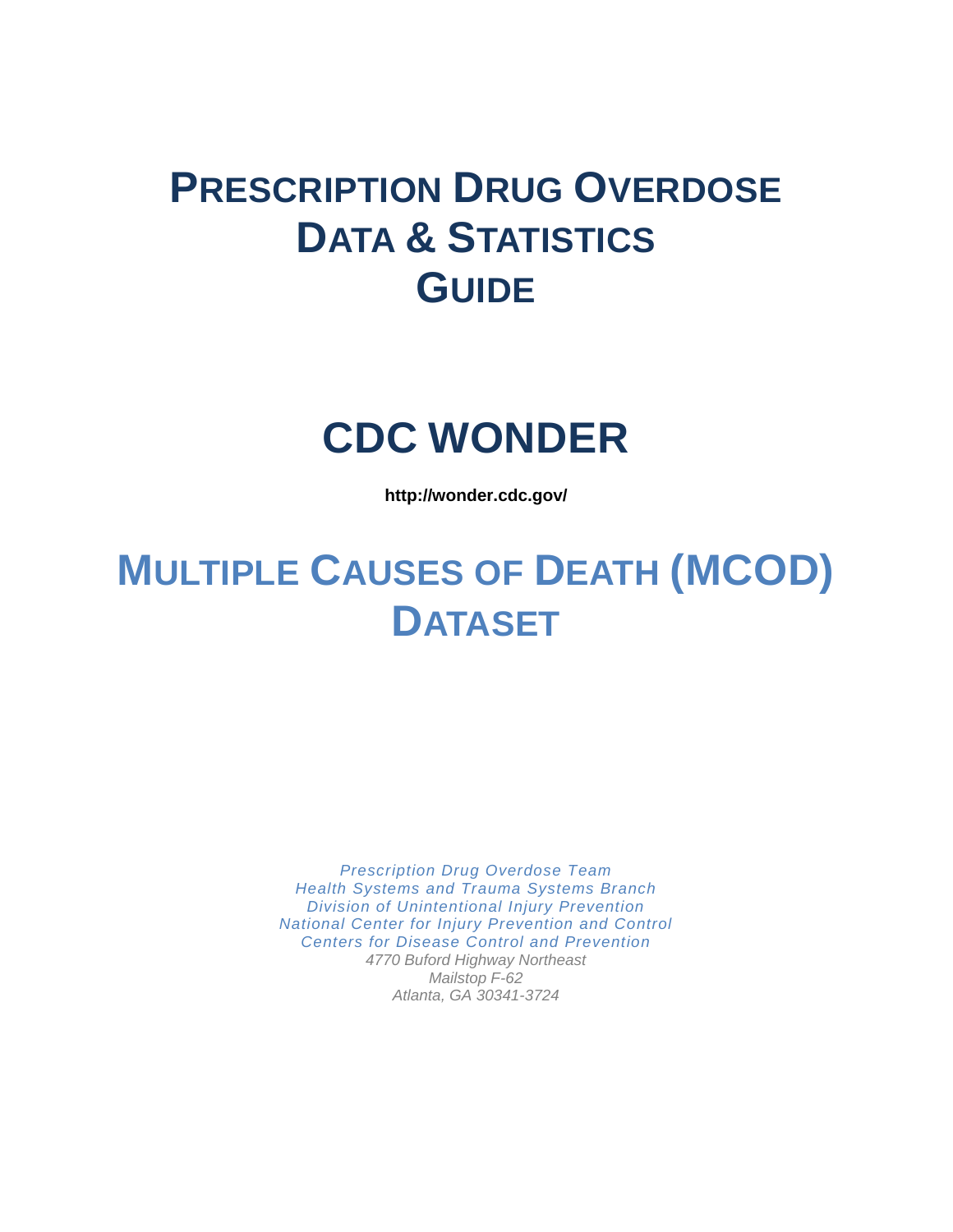## **Introduction to Multiple Causes of Death Dataset on WONDER**

| Contact<br>Info/Sponsor                                                            | Centers for Disease Control and Prevention (CDC),<br>National Center for Health Statistics (NCHS),<br>3311 Toledo Rd, Hyattsville, MD 20782<br>WONDER support: <b>cwus@cdc.gov.</b><br>Website: http://wonder.cdc.gov/                                                                                                                                                                                                                                               |
|------------------------------------------------------------------------------------|----------------------------------------------------------------------------------------------------------------------------------------------------------------------------------------------------------------------------------------------------------------------------------------------------------------------------------------------------------------------------------------------------------------------------------------------------------------------|
| Data Type &<br>Purpose                                                             | CDC WONDER—Wide-ranging Online Data for Epidemiologic Research—is an integrated,<br>user-friendly, menu-driven data system that provides public-use data sets about mortality<br>(deaths), cancer incidence, HIV and AIDS, tuberculosis, vaccinations, natality (births), census<br>data and many other health outcomes via the online query system. Details about each dataset<br>are available at http://wonder.cdc.gov/DataSets.html                              |
|                                                                                    | Multiple Causes of Death (MCOD) mortality data are based on death certificates for U.S.<br>residents. Each death certificate contains underlying cause and up to twenty multiple causes of<br>death and demographic data. Specific detail about variables in MCOD are available at<br>http://wonder.cdc.gov/wonder/help/mcd.html#                                                                                                                                    |
| Geographic Scope                                                                   | Data are categorized based on the place of residence of the decedent. Deaths of nonresidents<br>(e.g. nonresident aliens, nationals living abroad, residents of Puerto Rico, Guam, the Virgin<br>Islands, and other territories of the U.S.) and fetal deaths are excluded. On WONDER, data can<br>be queried by national, state, regional, divisional, and county Census categories.                                                                                |
| Implementation<br>Status                                                           | Ongoing and currently available online                                                                                                                                                                                                                                                                                                                                                                                                                               |
| Availability<br><b>⊠ Online Query</b><br>System<br><b>⊠ Public Use</b><br>Data Set | MCOD data lag two years behind the current year. The queried data can be exported in formats<br>such as plain text (ASCII), web pages (HTML), and spreadsheet files (Tab Separated Values)<br>and for use in applications such as such as word processors, spreadsheet programs, or<br>statistical and geographic analysis packages. Public use MCOD datasets are available online at<br>http://www.cdc.gov/nchs/data_access/Vitalstatsonline.htm#Mortality_Multiple |
| Data Collection<br>Methodology                                                     | Physicians, coroners, medical examiners, and funeral directors complete death certificates,<br>which are filed with State vital statistics offices. State programs code these data and forward to<br>NCHS through the Vital Statistics Cooperative Program or NCHS codes them from data<br>provided by the State registration offices. For more information, see Technical Appendix from<br>Vital Statistics of United States: 1999 Mortality.                       |
| Content                                                                            | See table with list of variables below                                                                                                                                                                                                                                                                                                                                                                                                                               |
| Demographic<br>Information                                                         | Data are available by age group, race, sex, Hispanic origin (for 2005 and later years), date of<br>death, urbanization, and place of residence.                                                                                                                                                                                                                                                                                                                      |
| Years of Data                                                                      | Yearly data since 1999 available for WONDER MCOD                                                                                                                                                                                                                                                                                                                                                                                                                     |
| Codes to Identify<br>Poisoning Cases                                               | Up to 20 causes of death are reported using ICD 10 codes. Users can query underlying cause<br>of death and contributing causes of death.                                                                                                                                                                                                                                                                                                                             |
| Strengths for<br>Poisoning<br>Surveillance                                         | Complete census of deaths<br>$\bullet$<br>Standardized use of ICD coding<br>$\bullet$<br>National, state, and county data<br>$\bullet$<br>Ability to specify drug poisoning, which WISQARS cannot.<br>$\bullet$<br>Able to specify drug types better than the WONDER underlying cause of death query<br>$\bullet$<br>screen.                                                                                                                                         |
| Weakness for<br>Poisoning<br>Surveillance                                          | Timeliness<br>$\bullet$<br>Lack of specification of drugs involved in fatal overdoses for 25% of deaths.<br>$\bullet$                                                                                                                                                                                                                                                                                                                                                |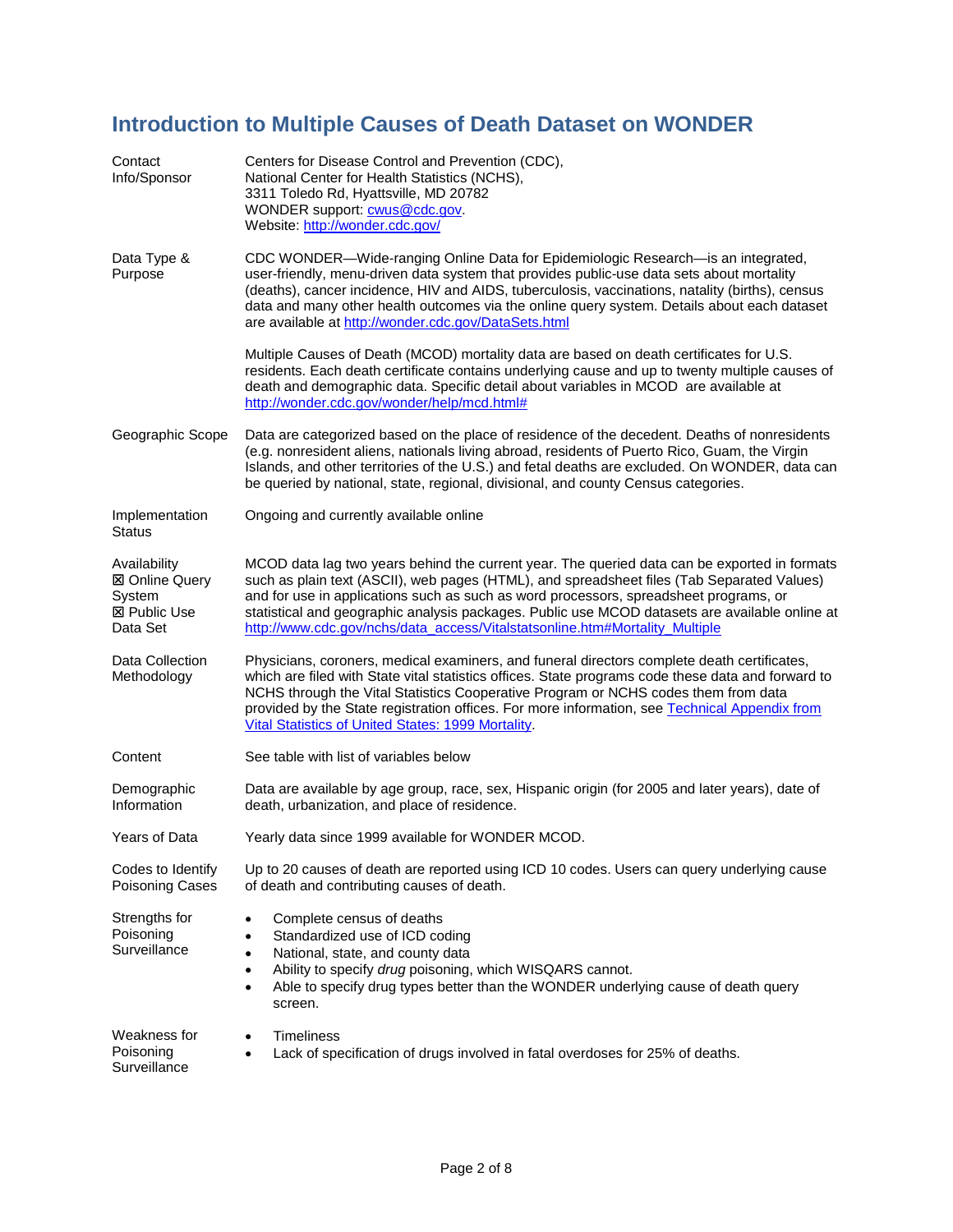The following table provides a list of variables available for querying and grouping in WONDER MCOD.

| Age Group                                             | 10-year (default), 5-year, single-year, infant age groups                                                                                                                                                                                                                                    |
|-------------------------------------------------------|----------------------------------------------------------------------------------------------------------------------------------------------------------------------------------------------------------------------------------------------------------------------------------------------|
| Autopsy                                               | No, Yes, Unknown autopsy performed                                                                                                                                                                                                                                                           |
| Gender                                                | Female, Male Sex                                                                                                                                                                                                                                                                             |
| Hispanic Origin                                       | Hispanic or Latino, Not Hispanic or Latino, Not stated                                                                                                                                                                                                                                       |
| MCD-ICD Chapter                                       | Selected main classifications for multiple causes of death                                                                                                                                                                                                                                   |
| MCD-ICD Sub-Chapter                                   | Selected sub-classifications for multiple causes of death                                                                                                                                                                                                                                    |
| Multiple Causes of Death                              | ICD-10 codes, 113 Selected Causes, 130 Selected Causes (for infants),<br>Drug/Alcohol Induced, Injury Intent and Mechanism groups                                                                                                                                                            |
| MCD-ICD-10 113 Cause List                             | Selected for multiple causes of death                                                                                                                                                                                                                                                        |
| MCD-ICD-10 130 Cause List<br>(infants)                | Selected for multiple causes of death for infant mortality                                                                                                                                                                                                                                   |
| MCD-ICD-Drug/Alcohol Induced<br>Causes                | Selected multiple causes of death relating to drug or alcohol                                                                                                                                                                                                                                |
| Place of Death                                        | Medical Facility Inpatient, Medical Facility Outpatient or ER, Medical Facility<br>Dead on Arrival, Medical Facility Status unknown (years 1999-2002 only),<br>Decedent's home, Hospice Facility (years 2003 and later only), Nursing<br>home/long term care, Other, Place of death unknown. |
| Race                                                  | American Indian or Alaskan Native, Asian / Pacific Islander, Black or African<br>American, White                                                                                                                                                                                             |
| Region                                                | Multi-state groups: Northeast, Midwest, South, West                                                                                                                                                                                                                                          |
| <b>Division</b>                                       | Sub-sets of regions: 1 New England, 2 Mid-Atlantic, 3 East North Central, 4<br>West North Central, 5 South Atlantic, 6 East South Central, 7 West South<br>Central, 8 Mountain, 9 Pacific                                                                                                    |
| <b>State</b>                                          | State of residence at time of death                                                                                                                                                                                                                                                          |
| County                                                | County of legal residence at time of death                                                                                                                                                                                                                                                   |
| <b>UCD-ICD Chapter</b>                                | Selected main classifications for underlying causes of death                                                                                                                                                                                                                                 |
| <b>UCD-ICD Sub-Chapter</b>                            | Selected sub-classifications for underlying causes of death                                                                                                                                                                                                                                  |
| UCD- Injury Intent                                    | Selected underlying causes of death relating to injury intent classifications                                                                                                                                                                                                                |
| UCD- Injury Mechanism and All<br>other Leading Causes | Selected underlying causes of death relating injury mechanisms<br>classifications                                                                                                                                                                                                            |
| UCD- Drug/Alcohol induced causes                      | Selected underlying causes of death relating to drug or alcohol                                                                                                                                                                                                                              |
| Underlying Cause of Death                             | ICD-10 codes, 113 Selected Causes, 130 Selected Causes (for infants),<br>Drug/Alcohol Induced, Injury Intent and Mechanism groups                                                                                                                                                            |
| Urbanization                                          | Large Central Metro, Large Fringe Metro, Medium Metro, Small Metro,<br>Micropolitan (non-metro), Noncore (non-metro)                                                                                                                                                                         |
| Weekday                                               | Weekday of death: Sunday through Saturday                                                                                                                                                                                                                                                    |
| Year                                                  | Year of death 1999-2010                                                                                                                                                                                                                                                                      |
| Month                                                 | Month of death: January through December                                                                                                                                                                                                                                                     |

Table 1. List of Variables in MCOD

### **Step-by-Step Instructions**

This guide will provide you an overview of the steps to query data online. Because you can query the data using specific ICD-10 Codes, different levels of information can be obtained. For example you can look at all drug poisonings or you can query mortality data by types of poisoning (e.g., acute vs. chronic, pharmaceutical poisoning, or opioid-related poisoning). You can also query or cross tabulate data by intent of death (e.g., intentional, unintentional, or undetermined). WONDER allows for querying very specific data or very high level data.

#### **Multiple Selections of Items in WONDER**

Throughout WONDER, you may want to "Multiple Selection," which is selecting more than one item (e.g., more than one states, more than one code). To do this you must hold "CTRL" on the keyboard and click the items you want. If you have to scroll to get to the item, hold "CTRL" and click on scroll bar or scroll using your mouse. Where applicable, you will see what you have selected in the box called "Currently selected."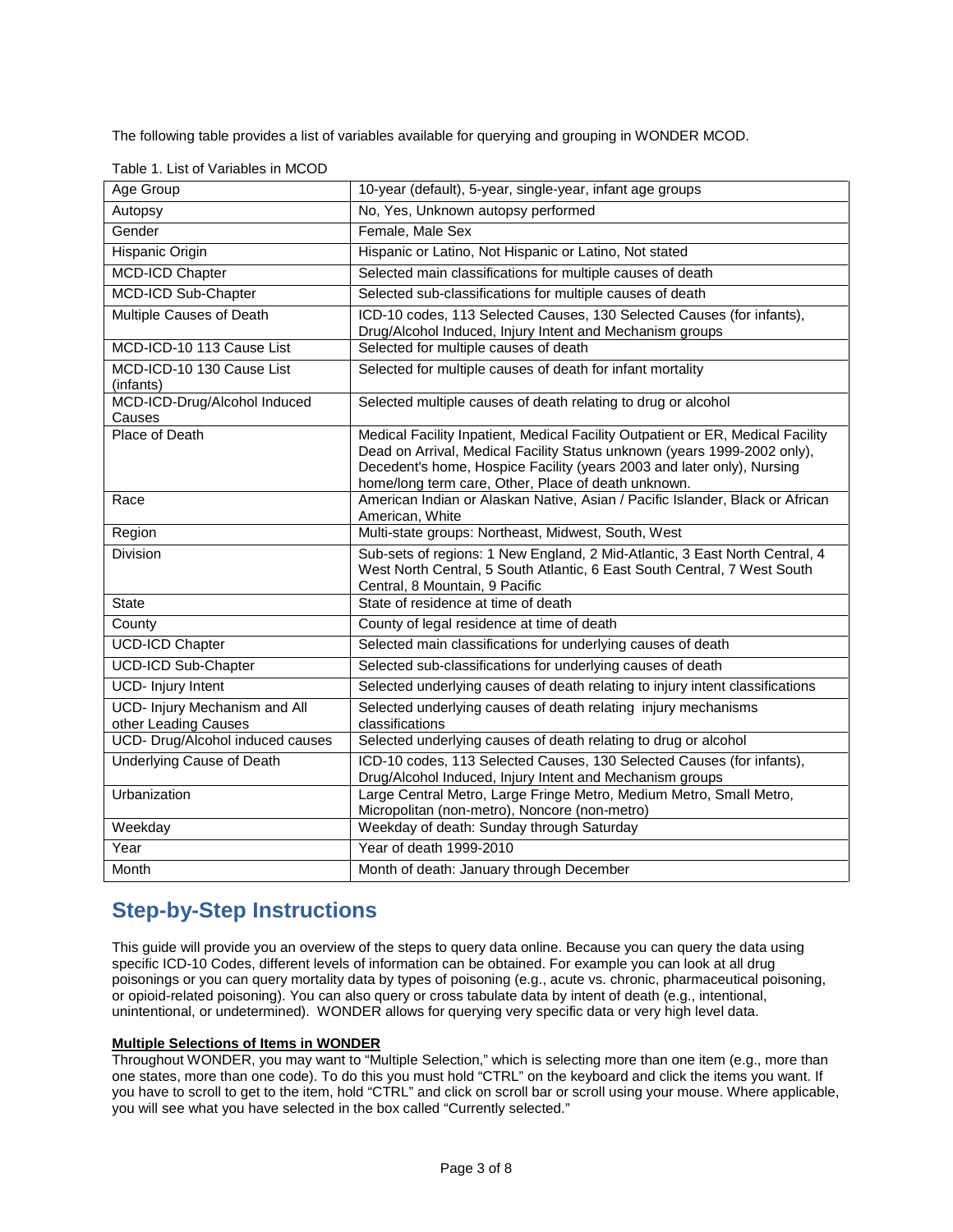To select sub-items, you will need to open all levels of the items first before doing "Multiple Selection," otherwise previously selected items will not be included in the "Currently Selected" as you click through to open or close items. Items with a "+" means that it has sub-level items.

To select a range, hold "CTRL" and "SHIFT" on the keyboard and select the top and bottom of the range.

Reminders of how to do multiple selections are listed in each section on WONDER as "Hint" or Tips.

| <b>States</b>                                   |       |       | Currently selected:       |  |
|-------------------------------------------------|-------|-------|---------------------------|--|
| 01127 (Walker County, AL)                       |       | 01003 | (Baldwin County, Al-      |  |
| 01129 (Washington County, AL)                   |       | 01005 | (Barbour County, Al       |  |
| 01131 (Wilcox County, AL)                       |       | 01009 | (Blount County, AL)       |  |
| 01133 (Winston County, AL)                      |       |       | 01133 (Winston County, Al |  |
| (Alaska)<br>$+02$                               |       |       |                           |  |
| (Arizona)<br>$+04$                              |       |       |                           |  |
| (Arkansas)<br>$+05$                             | $\Xi$ |       |                           |  |
| (California)<br>$+06$                           |       |       |                           |  |
| + 08 (Colorado)                                 |       |       |                           |  |
| + 09 (Connecticut)                              |       |       |                           |  |
| + 10 (Delaware)                                 |       |       |                           |  |
| Ш                                               |       |       |                           |  |
| <b>Close All</b><br><b>Close</b><br><b>Open</b> |       |       |                           |  |

#### **MCOD Results Format on WONDER**

Results queried from this dataset can be exported or output as tables, maps, charts, data extracts, and crosstabulated mortality measures. Maps need geographic location variables. Charts can only be created when there are fewer than two by-variables. Maps and charts can only be created after a data request. Data can be grouped by up to five variables. After you query your data, you can also customize your results table in the "results" tab of WONDER. In the "table options" and "results groups," you can change the grouping of the data, change the rate or measure shown, select break points, customize non-numeric cells, and deal with zero cells.

| Title State by Age Groups                                                     |                                                          | Precision 1 .            |                                                                                          |                                                       |             |
|-------------------------------------------------------------------------------|----------------------------------------------------------|--------------------------|------------------------------------------------------------------------------------------|-------------------------------------------------------|-------------|
| Show Totals<br>Show Zeros                                                     | Show Suppressed                                          |                          |                                                                                          |                                                       |             |
| Show All Labels                                                               |                                                          |                          | <b>Show Row Numbers / Rank ED</b>                                                        |                                                       |             |
|                                                                               | (Displays every label on every row of the results table) |                          |                                                                                          |                                                       |             |
| Sort By                                                                       | <b>Available Measures</b>                                |                          | <b>Measures Shown</b>                                                                    |                                                       |             |
| Group By variables<br>(asc) Deaths                                            | Deaths                                                   |                          | Deaths:                                                                                  |                                                       |             |
| (des) Deaths                                                                  | Population<br>Crude Rate                                 |                          | Population<br>Crude Rate                                                                 |                                                       |             |
| (asc) Population                                                              | Crude Rate Standard Error                                |                          | Crude Rate Standard Error                                                                | Rearrange measures order with the up and down arrows. |             |
| (des) Population<br>(asc) Crude Rate                                          | Age Adjusted Rate<br>% of Total Deaths                   |                          | Age Adjusted Rate<br>% of Total Deaths                                                   |                                                       |             |
| (des) Crude Rate                                                              |                                                          |                          |                                                                                          |                                                       |             |
|                                                                               |                                                          |                          |                                                                                          |                                                       |             |
| (asc) Crude Rate Standard Error                                               |                                                          |                          | Use the right and left arrows to move measures into and out of the "Measures Shown" box. |                                                       |             |
|                                                                               |                                                          |                          |                                                                                          |                                                       |             |
| <b>Results groups:</b>                                                        |                                                          |                          |                                                                                          | <b>Change Table</b>                                   | <b>Help</b> |
|                                                                               |                                                          |                          |                                                                                          |                                                       |             |
|                                                                               |                                                          |                          |                                                                                          |                                                       |             |
| Pick a numeric measure in the "Sort By" list above to use for the groups.     |                                                          |                          |                                                                                          |                                                       |             |
| Then specify break points using one of these methods:                         |                                                          |                          |                                                                                          |                                                       |             |
| Check to divide results into groups<br><b>9 Standard break points methods</b> | <b>Specify custom break points</b>                       |                          |                                                                                          |                                                       |             |
| Number of groups Four<br>$\overline{\phantom{a}}$                             | <b>Breaks method</b> Quantile                            | $\overline{\phantom{a}}$ |                                                                                          |                                                       |             |
| Options for non-numeric cells:                                                |                                                          |                          |                                                                                          |                                                       |             |

Visi[t http://wonder.cdc.gov/wonder/help/QuickStart.html](http://wonder.cdc.gov/wonder/help/QuickStart.html) for information on how to organize a table, create a map, make charts, download into other formats, citations style, and the following:

- 1. [Request data from WONDER databases?](http://wonder.cdc.gov/wonder/help/QuickStart.html#Request)
- 2. [Organize a table of my data results?](http://wonder.cdc.gov/wonder/help/QuickStart.html#Tables)
- [\(What is a "By-Variable"?\)](http://wonder.cdc.gov/wonder/help/QuickStart.html#Tables)  3. [Make a map of my data results?](http://wonder.cdc.gov/wonder/help/QuickStart.html#Maps)
- 4. [Make charts of my data results?](http://wonder.cdc.gov/wonder/help/QuickStart.html#Charts)
- 5. [Download my data extract as a file for use in other software?](http://wonder.cdc.gov/wonder/help/QuickStart.html#Extracts)
- 6. [Find the technical notes and other information for the data in my data request?](http://wonder.cdc.gov/wonder/help/QuickStart.html#Information)
- 7. [What citation is suggested for my data?](http://wonder.cdc.gov/wonder/help/QuickStart.html#Citation)
- 8. [Set how many quantiles are used my data analysis, or define my own break-points?](http://wonder.cdc.gov/wonder/help/QuickStart.html#Quantiles)
- 9. [Increase the "time-out" limit for database access, when I request a complex or large query?](http://wonder.cdc.gov/wonder/help/QuickStart.html#Time-Out)
- 10. [Select items from the list box?](http://wonder.cdc.gov/wonder/help/QuickStart.html#Selections)
- 11. [Change a "CheckBox?" A "Radio Button?"](http://wonder.cdc.gov/wonder/help/QuickStart.html#CheckBox)
- 12. [Save my tables, charts and maps to my own computer, or paste them into other reports?](http://wonder.cdc.gov/wonder/help/QuickStart.html#Save)
- 13. [Use a Finder Tool to select values?](http://wonder.cdc.gov/wonder/help/QuickStart.html#Finder)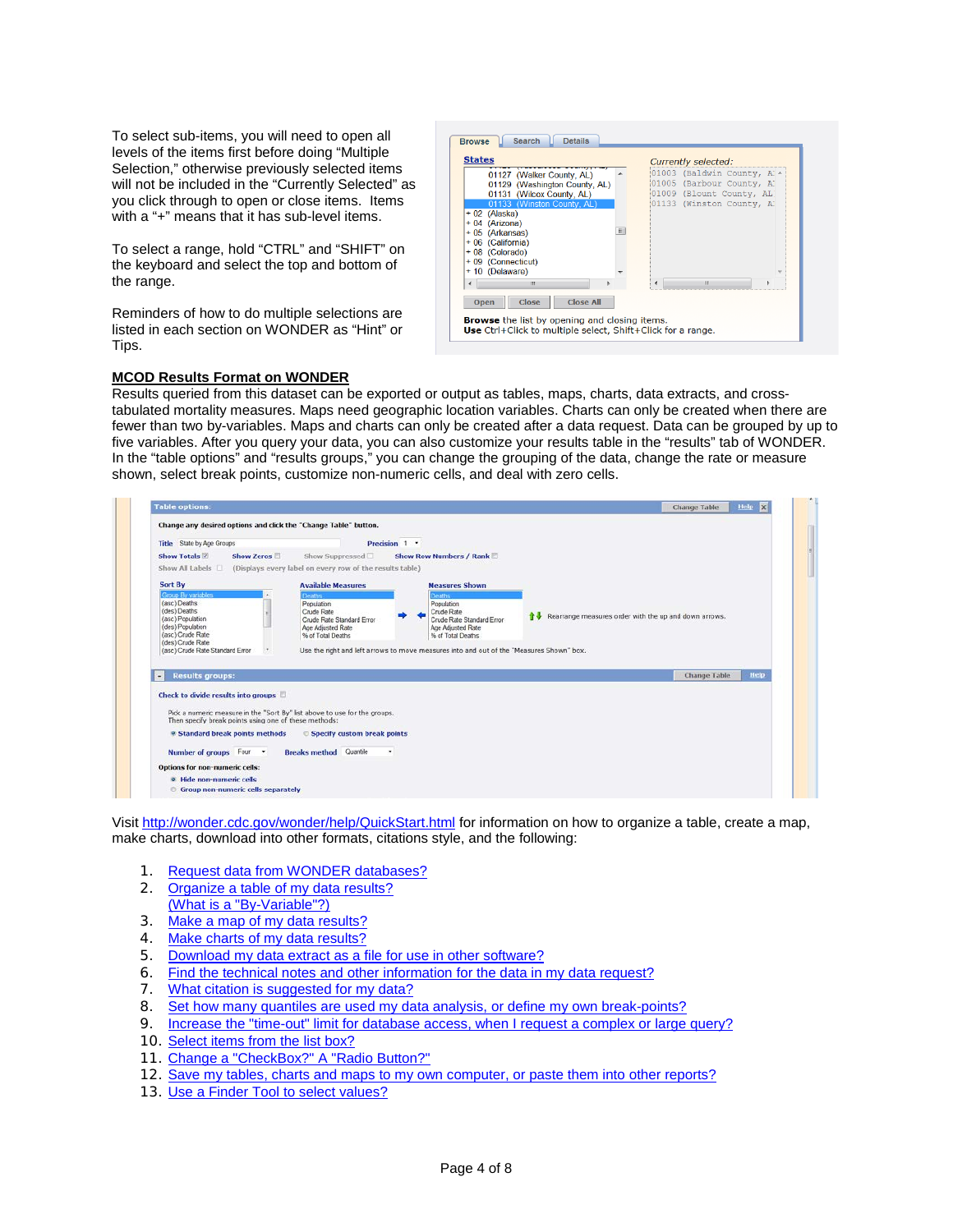#### **Accessing Multiple Causes of Death (MCOD) Data via WONDER**

To access the MCOD Dataset, select "Multiple Cause of Death (Detailed Mortality) o[n http://wonder.cdc.gov/.](http://wonder.cdc.gov/) Select data request and agree to terms of data use restrictions on the next page.



#### **1. Organize Table Layout**

In step 1, select how you want to organize your results. You can organize by any variable (listed above) and you can include optional rates. Optional rates include death counts, crude death rates, age-adjusted rates, 95% confidence intervals, standard errors for rates, and percentage of total. Provide a title if you desire. If you want your results to output a certain way, you will need to group results by certain variables. For example, if you want to create a map you will group your results by "state." Consult the section "MCOD Results Format on WONDER" above.

|                                       | Search<br><b>Health Topics A-Z</b><br><b>CDC Home</b>           |   |                                                                                                       |      |       |
|---------------------------------------|-----------------------------------------------------------------|---|-------------------------------------------------------------------------------------------------------|------|-------|
|                                       | <b>CDC WONDER</b>                                               |   |                                                                                                       |      |       |
| SAFER-HEALTHIER-PEOPLE                | <b>WONDER Home</b><br>FAQ<br>Help                               |   | <b>Contact Us</b><br><b>Search</b>                                                                    |      |       |
|                                       |                                                                 |   | Multiple Cause of Death, 1999-2010 Request                                                            |      |       |
| <b>Results</b><br><b>Request Form</b> | Chart  <br>About<br>Map                                         |   |                                                                                                       |      |       |
| Multiple Cause of Death Data          | Dataset Documentation  Data Use Restrictions  How to Use WONDER |   |                                                                                                       |      | Reset |
|                                       |                                                                 |   |                                                                                                       |      |       |
|                                       |                                                                 |   |                                                                                                       |      |       |
|                                       |                                                                 |   | Make all desired selections and then click any Send button one time to send your request.             |      |       |
| 1. Organize table layout:             |                                                                 |   |                                                                                                       | Send | Help  |
|                                       |                                                                 |   |                                                                                                       |      |       |
| <b>Group Results By State</b>         |                                                                 | ۰ | Note:<br>See the Rate options section below to choose standard or non-standard age-adjusted rates, or |      |       |
| And By None<br>And By None            |                                                                 |   | to adjust the number rates are calculated for.                                                        |      |       |
| And By None                           |                                                                 |   |                                                                                                       |      |       |
| And By None                           |                                                                 |   |                                                                                                       |      |       |
|                                       | Optional Measures (Check box to include in results.)            |   |                                                                                                       |      |       |
|                                       | <b>Z Crude Rate Standard Error</b>                              |   |                                                                                                       |      |       |
|                                       | Crude Rate 95% Confidence Interval                              |   |                                                                                                       |      |       |
|                                       | <b>2</b> Percent of Total                                       |   |                                                                                                       |      |       |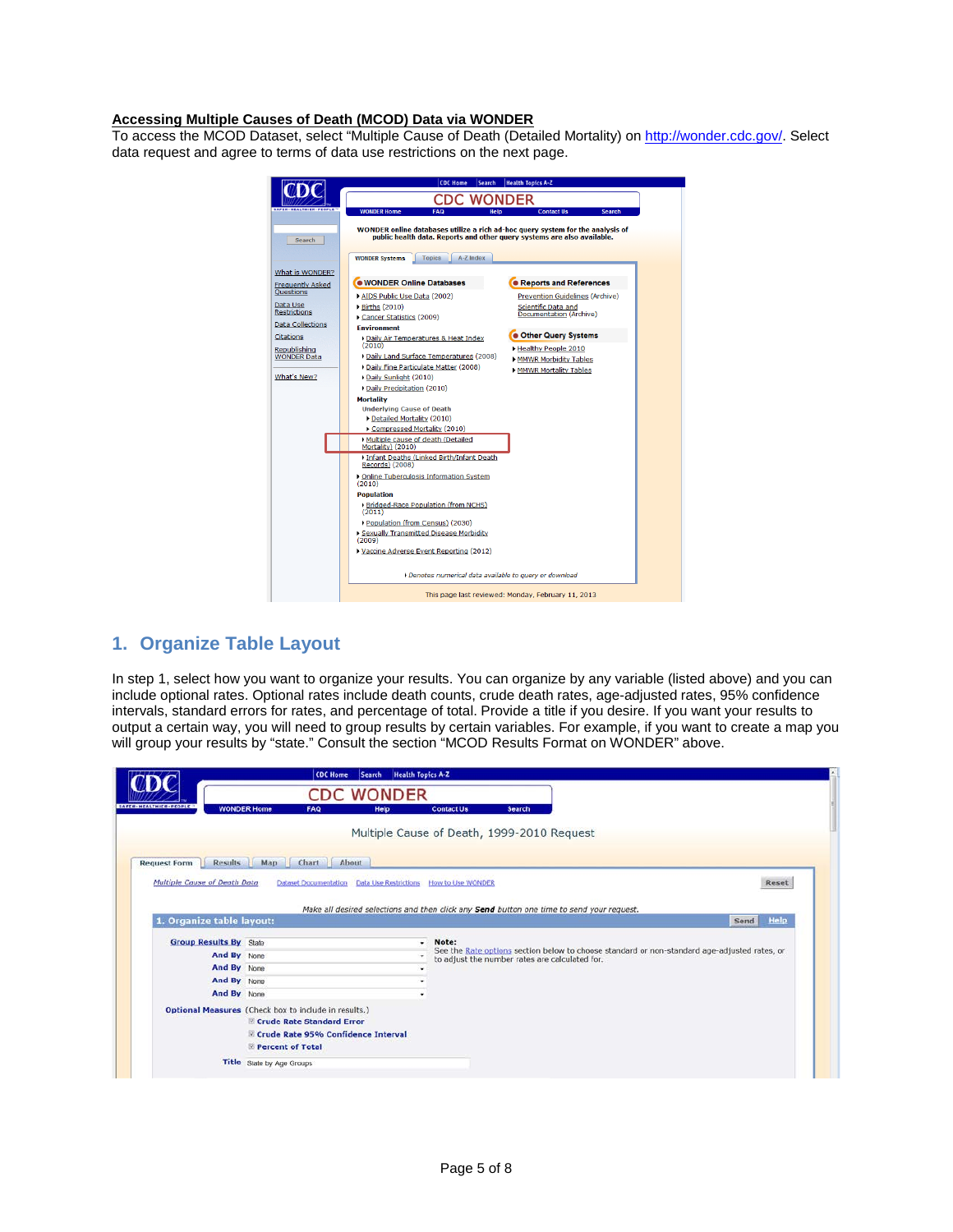#### **2. Select Location**

In step 2, select the desired geographic levels for legal place of residence at time of death. Data are organized by Census "Region", "Division", "State", and "County." Your selection(s) will appear in "Currently selected" box.

| 2. Select location:                             |                                                                                                             | Help<br>Send |
|-------------------------------------------------|-------------------------------------------------------------------------------------------------------------|--------------|
|                                                 | Click a button to choose locations by State or by Region.                                                   |              |
| States <sup>®</sup>                             | <b>Regions</b>                                                                                              |              |
|                                                 | Browse or search to find items in the States Finder Tool, then highlight the items to use for this request. |              |
|                                                 | (The Currently selected box displays all current request items.)                                            |              |
| <b>Finder Tool Help</b>                         | <b>Advanced Finder Options</b>                                                                              |              |
|                                                 |                                                                                                             |              |
| Search<br><b>Browse</b>                         | Details                                                                                                     |              |
| <b>States</b>                                   | Currently selected:                                                                                         |              |
| "All" (The United States)                       | *All* (The United States +                                                                                  |              |
| $+01$ (Alabama)                                 |                                                                                                             |              |
| $+02$ (Alaska)<br>$+04$ (Arizona)               |                                                                                                             |              |
| + 05 (Arkansas)                                 |                                                                                                             |              |
| + 06 (California)                               |                                                                                                             |              |
| + 08 (Colorado)<br>+ 09 (Connecticut)           |                                                                                                             |              |
| + 10 (Delaware)                                 |                                                                                                             |              |
| + 11 (District of Columbia)<br>$+ 12$ (Florida) |                                                                                                             |              |
| 49 (Cannain)                                    |                                                                                                             |              |
|                                                 | ٠                                                                                                           |              |
| Close<br>Open                                   | Close All                                                                                                   |              |
|                                                 | Browse the list by opening and closing items.                                                               |              |
|                                                 | Use Ctrl+Click to multiple select, Shift+Click for a range.                                                 |              |

#### **3. Select Demographics**

In step 3, select the desired age range, gender, urbanization, race, and Hispanic Origin. The default age group is tenyear (<1 year, 1-4 years, 5-14 years, 15-24 years, 25-34 years, etc.). Five-year (<1 year, 1-4 years, 5-9 years, 10-14 years, 15-19 years, etc.), single-year, and infant age groups (<1 day, 1-6 days, 7-27 days, 28-364 days) are available. Urbanization levels use a scheme developed by NCHS which moves from the most urban (Large Central Metro) category to the most rural (NonCore non-metro).

| Hint: Use Ctrl + Click for multiple selections, or Shift + Click for a range. |                            |                                    |                                                     |  |
|-------------------------------------------------------------------------------|----------------------------|------------------------------------|-----------------------------------------------------|--|
|                                                                               | <b>Ten-Year Age Groups</b> | Gender                             | Race                                                |  |
| <b>Pick between:</b>                                                          | All Ages                   | <b>All Genders</b>                 | <b>All Races</b>                                    |  |
| <b>Ten-Year Age Groups ®</b>                                                  | $\leq 1$ year              | Female                             | American Indian or Alaska Native                    |  |
| <b>Five-Year Age Groups</b>                                                   | 1-4 years                  | Male                               | Asian or Pacific Islander                           |  |
|                                                                               | 5-14 years                 |                                    | <b>Black or African American</b>                    |  |
| <b>Single-Year Ages</b>                                                       | 15-24 years                | <b>Urbanization</b>                | White                                               |  |
| <b>Infant Age Groups</b>                                                      | 25-34 years<br>35-44 years | All Categories                     | <b>Hispanic Origin</b>                              |  |
|                                                                               | 45-54 years                | Large Central Metro                |                                                     |  |
|                                                                               | 55-64 years                | Large Fringe Metro                 | <b>All Origins</b>                                  |  |
|                                                                               | 65-74 years                | <b>Medium Metro</b><br>Small Metro | <b>Hispanic or Latino</b><br>Not Hispanic or Latino |  |
|                                                                               | 75-84 years                | Micropolitan (non-metro)           | <b>Not Stated</b>                                   |  |

### **4. Select year and month**

In step 4, select the year (s) or year/month you want to query.

| <b>Finder Tool Help</b>                                                                                                                                                                    | <b>Advanced Finder Options</b> |  |
|--------------------------------------------------------------------------------------------------------------------------------------------------------------------------------------------|--------------------------------|--|
| Search<br>Browse                                                                                                                                                                           | Details                        |  |
| Year/Month                                                                                                                                                                                 | Currently selected:            |  |
| $+2000(2000)$<br>$+2001(2001)$<br>$+2002$ (2002)<br>$+2003(2003)$<br>$+2004(2004)$<br>$-2005$ (2005)<br>$2006$ (2006)<br>$-2007$ (2007)<br>$-2008$ (2008)<br>$-2009$ (2009)<br>2010 (2010) | 2010 (2010)                    |  |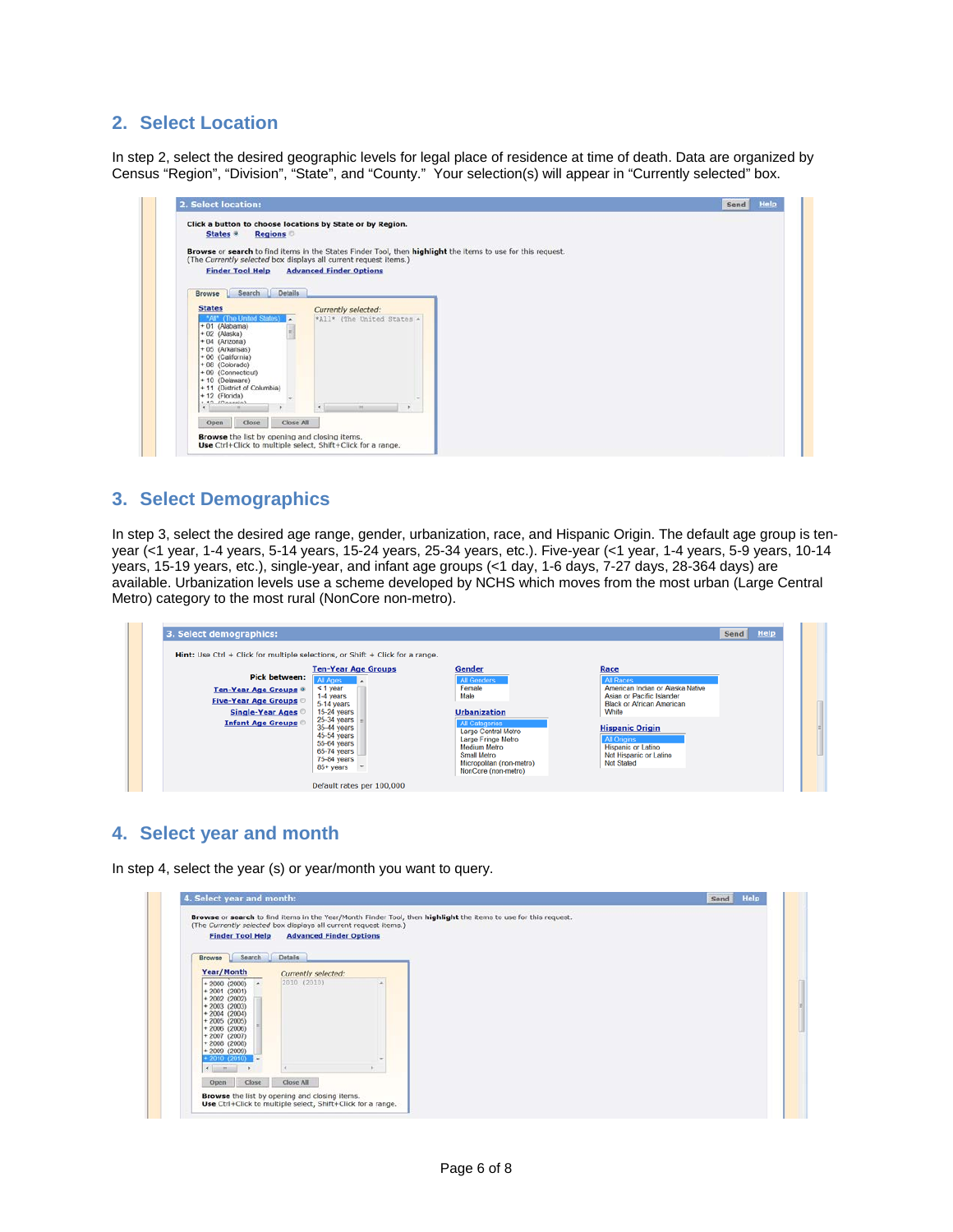#### **5. Select weekday, autopsy, and place of death**

In step 5, select the desired weekday, whether or not autopsy was performed, and places of deaths. Options for places of death include Medical Facility - Inpatient, Medical Facility - Outpatient or ER, Medical Facility - Dead on Arrival, Medical Facility - Status unknown (years 1999-2002 only), Decedent's home, Hospice Facility (years 2003 and later only), Nursing home/long term care, Other, Place of death unknown. (Place of Death not available in archive data).

| Weekday                                                                                               | Hint: Use Ctrl + Click for multiple selections, or Shift + Click for a range.<br><b>Autopsy</b> | <b>Place of Death</b>                                                                                                                                                                                                                              |  |
|-------------------------------------------------------------------------------------------------------|-------------------------------------------------------------------------------------------------|----------------------------------------------------------------------------------------------------------------------------------------------------------------------------------------------------------------------------------------------------|--|
| All Weekdays<br>Sunday<br>Monday<br>Tuesday<br>Wednesday<br>Thursday<br>Friday<br>Saturday<br>Unknown | All Values<br>No<br>Yes<br>Unknown                                                              | <b>All Places</b><br>Medical Facility - Inpatient<br>Medical Facility - Outpatient or ER<br>Medical Facility - Dead on Arrival<br>Medical Facility - Status unknown<br>Decedent's home<br>Hospice facility<br>Nursing home/long term care<br>Other |  |

### **6. Select underlying cause of death**

In step 6, select the desired ICD-10 Codes for underlying cause of death. Remember you must open all sub-items first before making multiple selections. For instructions on how to do this, refer back to section "Multiple Selections of Items in WONDER."

| <b>© UCD - ICD-10 Codes</b><br>UCD - ICD-10 130 Cause List (Infants)                                                                                                                                                                                                                    | <b><i>O UCD - Drug/Alcohol Induced Causes</i></b>       |  |
|-----------------------------------------------------------------------------------------------------------------------------------------------------------------------------------------------------------------------------------------------------------------------------------------|---------------------------------------------------------|--|
| UCD - ICD-10 113 Cause List<br><b><i>O</i></b> UCD - Injury Intent and Mechanism                                                                                                                                                                                                        |                                                         |  |
| Browse or search to find items in the UCD - ICD-10 Codes Finder Tool, then highlight the items to use for this request.<br>(The Currently selected box displays all current request items.)<br><b>Advanced Finder Options</b><br><b>Finder Tool Help</b><br>Details<br>Search<br>Browse |                                                         |  |
| <b>UCD - ICD-10 Codes</b>                                                                                                                                                                                                                                                               | Currently selected:                                     |  |
| * Y06 tryediect and apandonment)<br>+ Y07 (Other maltreatment syndromes)                                                                                                                                                                                                                | X43 (Accidental poisonin *<br>X44 (Accidental poisonin- |  |
| Y08 (Assault by other specified means)<br>Y09 (Assault by unspecified means)                                                                                                                                                                                                            | X60 (Intentional self-po)                               |  |
| - Y10-Y34 (Event of undetermined intent)<br>Y10 (Poisoning by and exposure to nonopioid analgesics)                                                                                                                                                                                     | X61 (Intentional self-po)<br>X62 (Intentional self-po)  |  |
| Y11 (Poisoning by and exposure to antiepileptic, sedative-                                                                                                                                                                                                                              | X63 (Intentional self-po)<br>X64 (Intentional self-po)  |  |
| Y12 (Poisoning by and exposure to narcotics and psychod<br>Y13 (Poisoning by and exposure to other drugs acting on the                                                                                                                                                                  | X85 (Assault by drugs, m                                |  |
| Y14 (Poisoning by and exposure to other and unspecified of<br>Y15 (Poisoning by and exposure to alcohol, undetermined i                                                                                                                                                                 | Y10 (Poisoning by and ex-<br>Yll (Poisoning by and ex   |  |
| Y16. (Poisoning by and exposure to organic solvents and hall                                                                                                                                                                                                                            | V12 (Dolensing his and av                               |  |
| ٠                                                                                                                                                                                                                                                                                       |                                                         |  |